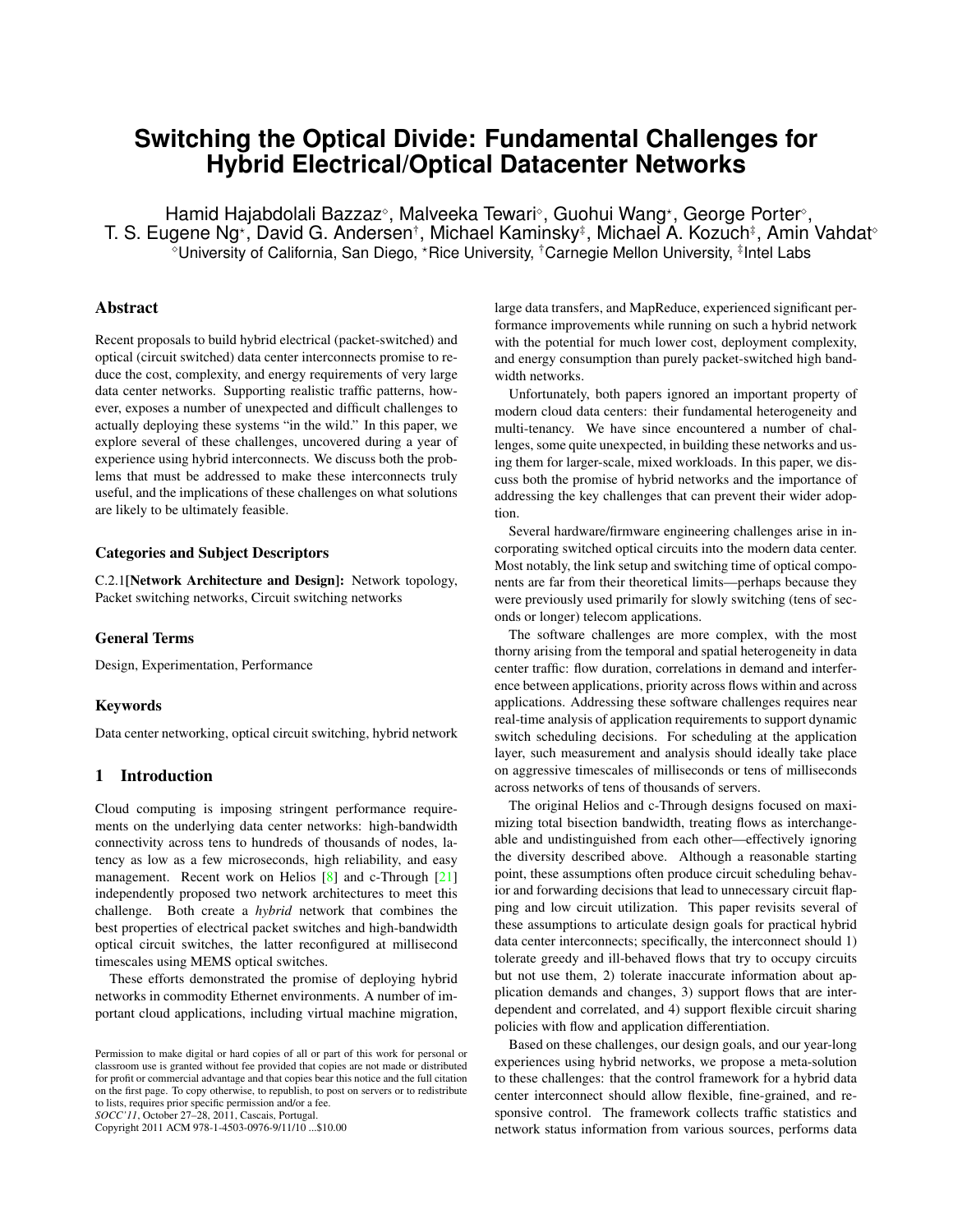analysis to understand traffic demand with application semantics, and configures the network with user-defined objectives about overall performance and sharing metrics. It should do so without imposing overhead or delays that would prevent reacting on millisecond timescales.

We therefore introduce an *observe-analyze-act* framework for optical circuit configuration. We have begun prototyping an OpenFlow [\[16\]](#page-7-1) implementation of this framework; a modular topology manager controls the placement of individual flows onto optical circuits or electrical packet switches. While we do not have a final answer to the challenges we present above, our experience using this framework suggests that the fine granularity supported by per-flow placement supports the implementation and testing of advanced scheduling algorithms capable of capturing application and data center demands.

The contributions of this position paper are 1) a taxonomy of unexpected and non-obvious challenges that arise when actually deploying hybrid networks on real hardware and with real traffic, 2) an outline of the features that will define the solution space for these problems, 3) an *observe-analyze-act* framework for research and development in hybrid networks, and 4) a discussion of the inherent tradeoffs associated with deploying hybrid networks "in the wild."

## 2 Hybrid packet/circuit switched data center

Hybrid packet and circuit switched networks ("HyPaC"s) augment an Ethernet packet switching layer with optical circuits and optical circuit switches to flexibly provide high bandwidth to applications on demand. We have proposed two systems, c-Through [\[21\]](#page-7-0) and Helios [\[8\]](#page-6-0), and have demonstrated the feasibility of constructing such networks using currently available devices to support a wide variety of applications and traffic patterns. We briefly describe these networks here.

#### 2.1 Design principles

Electrical packet interconnects switch rapidly, potentially choosing a different destination for each packet. They are well suited for bursty and unpredictable communication. Optical interconnects, on the other hand, can provide higher bandwidth over longer distances (any 10Gbps links longer than about 10 meters must be optical). Optical switches, however, cannot be reconfigured rapidly: the MEMS-based optical circuit switches we use take between 10 and 25ms to reconfigure. As a result of these properties, the two network types offer substantially different advantages, with optics being superior for long-lasting, very high bandwidth point-to-point flows, and electronics winning for bursty, many-to-many local communication.

HyPaC networks aim to achieve the best of both worlds by using these two interconnects together in the same network. Typically, these networks first connect electrically a group of nodes (a "pod") to a set of "pod switches". The pod switches connect to a core packet switch at a high degree of over-subscription. The pod switches also connect several uplinks to an optical MEMS switch, which can configure a matching of pod-to-pod links. Figure [1](#page-2-0) shows the HyPaC prototype that we perform our experiments over. At any time, nodes in one pod can communicate with limited bandwidth to *any* node in the network using the core packet switch, and with nodes in a few other selected pods at high bandwidth using the optical switch. The optical circuit bandwidth

between pods is both less expensive and less flexible than packetswitched bandwidth. A key problem for both c-Through and Helios thus becomes how to schedule these circuits: For example, given four pods, each with one uplink to the circuit switch, should the system connect 1-2 and 3-4, or 1-3 and 2-4?

Both c-Through and Helios estimate the network traffic demand, identify pods that have long-lived, stable aggregated demand between them, and establish circuits between them to amortize the high cost of switching circuits. The two systems use different techniques to estimate traffic demand, but use the same greedy approach to schedule optical circuits to maximize the amount of data sent over optical circuits. Their centralized controllers dynamically configure the circuit and packet switches based upon the greedy scheduler's output every reconfiguration interval. Neither system incorporates history or state into their scheduling, and both are reactive to observed traffic in the network.

#### 2.2 Overly restrictive design assumptions

These current proposals for hybrid networks make five overly restrictive assumptions about the traffic on the hybrid network:

Flows are independent and uncorrelated: Assigning circuits between two pods will not affect the bandwidth desired by other flows in the system.

*Reality:* Many flows depend on the progress of other flows, such as those that relay traffic through a node.

All flows have same priority: Helios and c-Through schedule optical circuits without taking into account any application or flow level traffic prioritization.

*Reality:* Data center traffic has a rich mix of priorities and fair sharing desires within and between applications.

Flows will not under-utilize the circuits: Once flows are assigned to circuits, they will continue to use the same (or more) bandwidth as their predicted demand indicated until the control process reassigns that circuit elsewhere (which might not happen for hundreds of milliseconds or more).

*Reality:* Perfectly predicting future traffic demand is not as easy as one might hope.

Randomly hashing flows to optical circuits is effective: Given a set of *N* 10Gbps circuits between two pods, we can create a single *superlink* of 10*N* Gbps capacity using random hashing, in which flows are randomly hashed across the set of available circuits.

*Reality:* Random hashing cannot support flexible distribution of circuit bandwidth that maximizes application performance.

All flows that can use a circuit should use that circuit: There is no cost to using an optical circuit when it is available, or to switching flows between the electrical and optical circuits. The Helios design made this assumption because of switch software limitations—traffic could not be scheduled on a per-flow basis to the electrical or optical network. The c-Through design made the same assumption to keep its optical/electrical selection tables small using only per-destination entries.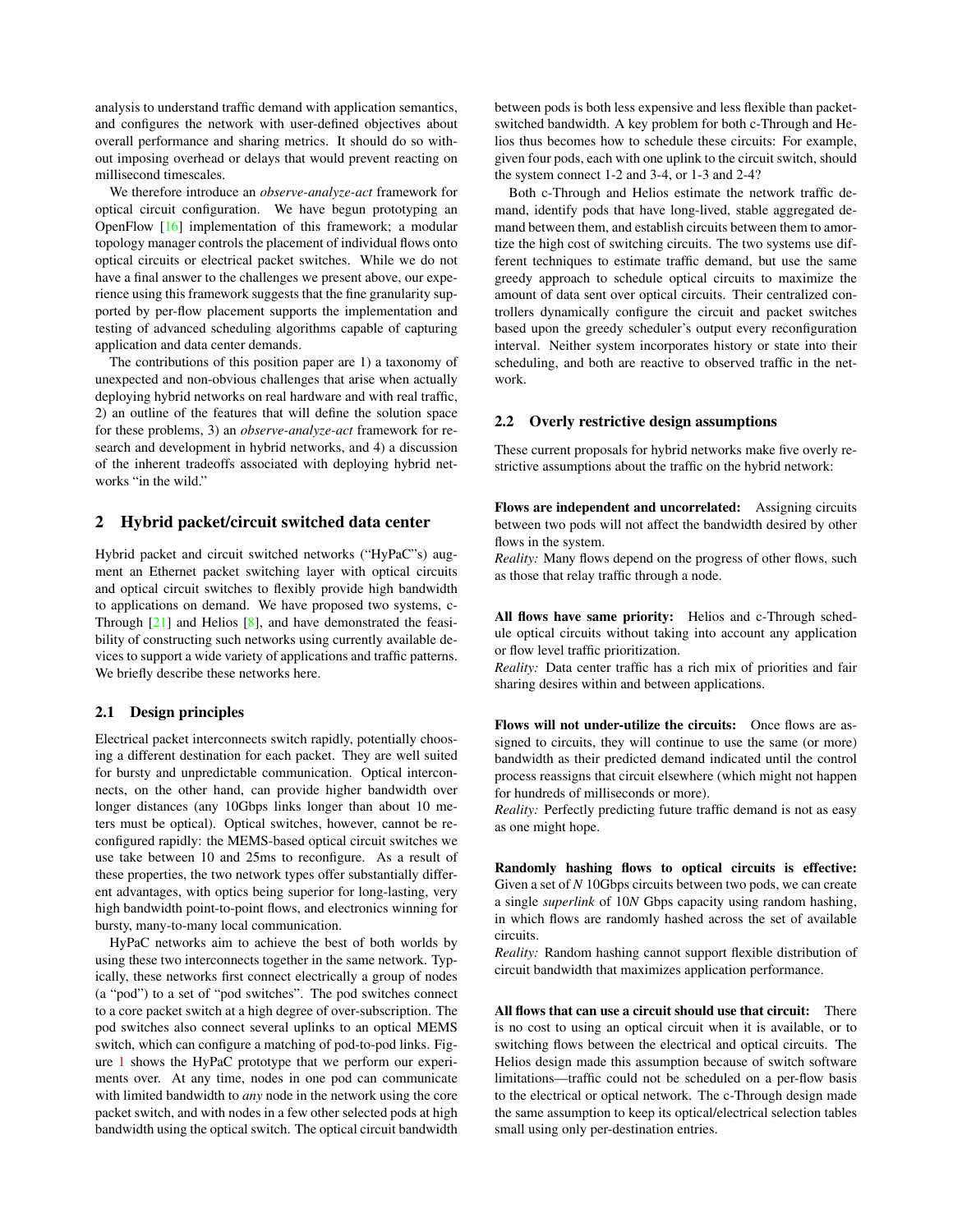<span id="page-2-0"></span>

Figure 1: Hybrid testbed with 24 servers, 5 circuit switches and 1 core packet switch.

*Reality:* We have found several cases where keeping some lowerbandwidth, latency-sensitive flows on the packet switch reduces latency and variance for some applications.

# 3 Challenges to integrating optics into real data centers

This section demonstrates experimentally specific application traffic patterns that expose weaknesses in both Helios and c-Through. Figure [1](#page-2-0) shows our prototype hybrid testbed with both electrical and optical circuit switches. We have 24 servers organized into 4 racks. Each rack is configured with five 10Gbps uplinks connected to Glimmerglass optical circuit switches and one 10Gbps uplink connected to a 10G Ethernet switch. To easily observe the effect of switching between optical path and electrical path, we rate limit the packet switched uplink to 5Gbps on all the racks. Therefore, each rack has 5Gbps bandwidth to all the other racks over packet switched network and up to 50Gbps bandwidth over optical circuits that can be reconfigured to different destination racks.

#### <span id="page-2-3"></span>3.1 Effect of bursty flows

Both designs use the greedy Edmonds matching algorithm [\[7\]](#page-6-1) to assign circuits between pods, based on an instantaneous snapshot of the traffic demand. Unfortunately, scheduling using an instantaneous demand estimate can find a locally maximal circuit configuration in which some circuits are under-utilized, while there exists another configuration with better overall circuit utilization.

We demonstrate this problem using a topology of three pods (Pod 0, 1 and 2), with two hosts each. Each pod switch has one 5Gbps uplink to the core packet switch and one 10Gbps uplink to the optical circuit switch. In this topology, only two pods can be connected optically at any given time. For the duration of the experiment, one host in Pod 1 sends data to a host in Pod 2 over a long-lived TCP connection (the "foreground flow"). The second host in Pod 1 sends data to a host in Pod 0 following a bursty ON-OFF pattern; we vary the burst ON-duration with the OFF-duration set to 2 second to observe the circuit scheduling decisions made by the Helios and c-Through circuit schedulers.

Figure [2](#page-2-1) shows the average utilization of the optical link. In both designs, as the duration of the traffic bursts increases, the utilization of the link initially decreases and then increases as the bursts grow longer than 500ms. With short bursts, the circuit is

<span id="page-2-1"></span>

Figure 2: The utilization of a circuit in the presence of a bursty flow. By attempting to schedule the bursty flow on the circuit, bandwidth is reduced for the long-lived foreground flow.

<span id="page-2-2"></span>

Figure 3: TritonSort completion time in three cases: (a) Fully non-blocking electrical switch (baseline case) (b) Helios/c-Through network with no background flows (c) Helios/c-Through network with one competing background flow

assigned to the bursty flow between Pod 1 and Pod 0, but after assignment, this flow goes quiescent, under-utilizing the optical capacity. In the next control cycle, the circuit is assigned back to the long-lived foreground flow. The control cycle is hundreds of milliseconds; bursts shorter than the control loop will reduce utilization for part of the control loop cycle. Longer bursts use the optical circuit for a longer fraction of the time it is assigned, improving overall optical utilization. Notably, the optical link capacity is never saturated by the long flow because of the constant flapping of the circuit between the pods.

#### 3.2 Effect of correlated flows

An important component of data center traffic has a "shuffle", or all-to-all workload characteristic. For example, MapReduce [\[6\]](#page-6-2) and Hadoop [\[1\]](#page-6-3) require large scale sorting and shuffling of data between nodes. In this section, we evaluate the performance of a representative large scale sorting application, TritonSort [\[17\]](#page-7-2). We use TritonSort on Helios to show how suboptimal circuit scheduling impairs performance. TritonSort represents a balanced system where progress is largely a function of the speed of the slowest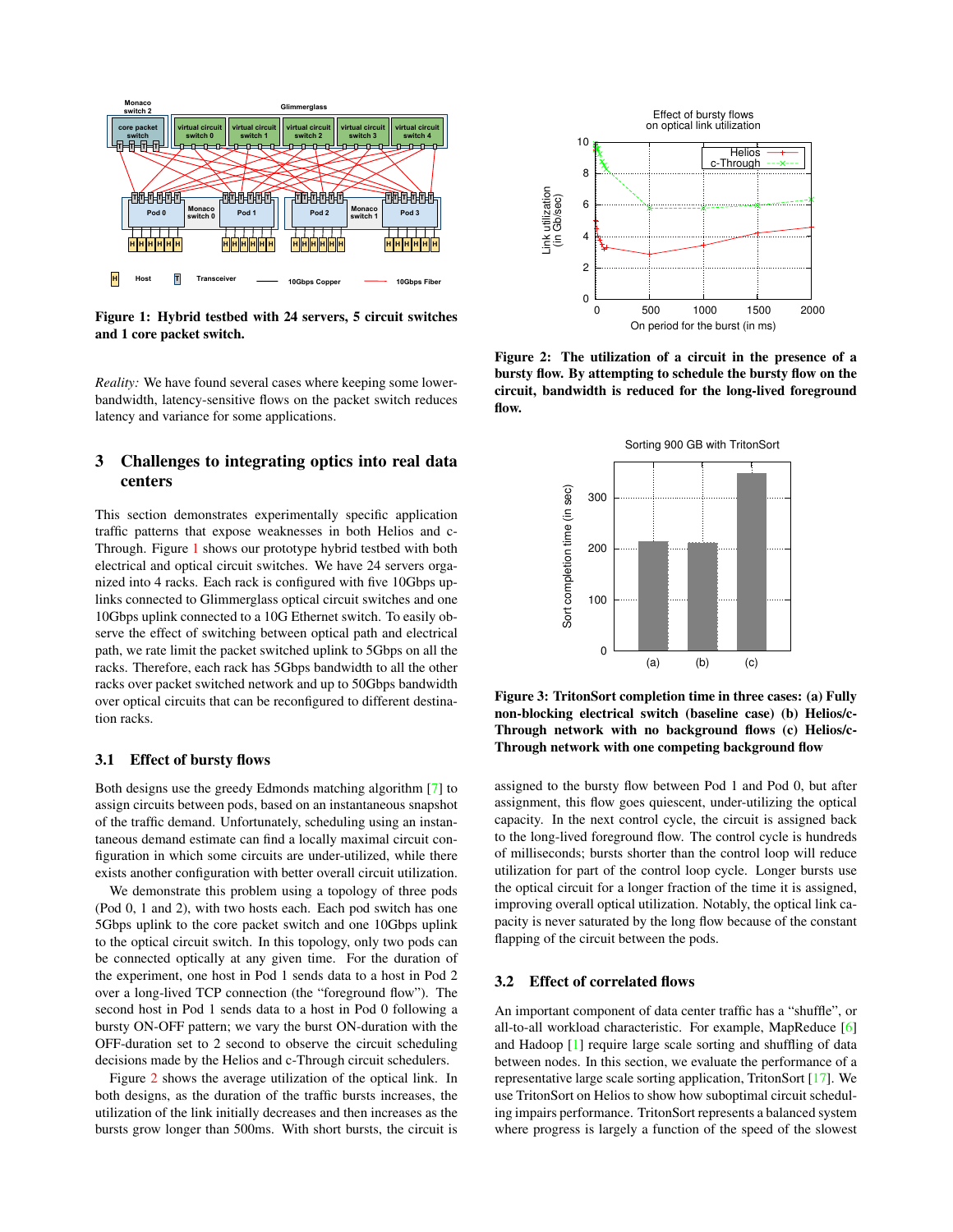flow; therefore, allocating high bandwidth to only few TritonSort flows will not improve overall performance. The key deficiency of the Helios and c-Through schedulers is that they do not take into account these dependencies across application flows.

This experiment measures the completion time of TritonSort running together with a long-lived background TCP flow that competes for circuit capacity. We use four pods, each connected with a 5Gbps uplink to the core packet switch and a 10Gbps uplink to the circuit switch. TritonSort sorts 900GB of data using nine nodes (three hosts in each of pods 0, 2, and 3). Meanwhile, another host in Pod 2 sends traffic to a host in Pod 1, competing with TritonSort for the Pod 2 circuit uplink. With only one circuit uplink, Pod 2 can connect optically to only one other pod at a time; if the scheduler creates a circuit from Pod 2 to Pod 1, the TritonSort flows from Pod 2 are sent over the slower packet switch. This imbalances the system, slowing it down. We measure the effect of this background flow on the completion time for TritonSort.

Figure [3](#page-2-2) shows the completion time for sorting 900GB of data when the pods are inter-connected by 1) a fully non-blocking electrical switch (the baseline case), 2) Helios/c-Through network with no background flow, and 3) Helios/c-Through network with the background flow. Absent other traffic, Helios matches the performance of a non-blocking switch, but in the presence of competing flows, TritonSort's completion time increases substantially, taking as much as 69% longer.

#### 3.3 The Hashing effect on multiple circuits

Data center networks increasingly use multi-path topologies to increase reliability and performance. Their switching hardware computes a hash of the packet header's source and destination information to determine which of several equal-cost paths to send each flow on; this mechanism ensures that packets within a flow follow the same path to avoid re-ordering, which can cause problems with TCP. While hash-based load balancing works well when the number of flows is large and individual flows are relatively small, it can perform worse under several real application workloads. For example, in a workload where most of the flows are mice (small) with only a few elephant flows, hashing uniformly across the entire set of flows can result in the elephant flows receiving too little bandwidth. We perform the following experiment to illustrates this problem with hashing.

4 hosts in Pod 0 send data to 4 hosts in Pod 1. These 4 flows between two pods are hashed over a circuit superlink with four individual circuit uplinks. If the hashing is truly uniform, each of these flows gets hashed to one unique circuit separately, and as a result each flow gets 10Gbps throughput. However, we observe that two of the flows get hashed to the same circuit due to hash collision. As a result two flows receive 10Gbps but the other two flows receive only 5Gbps and one of the circuits is not used at all.

#### 3.4 Hardware issues

Other than the application and network level challenges, there are a few hardware hurdles to achieving fast and efficient network reconfiguration in HyPaC networks. The major problem is that current optical components are not designed to support rapid reconfiguration due to their original requirements in the telecom industry, and thus there has been a lack of demand to develop faster optical control planes.

The switching time of current optical switches is still far from their ideal limits. The minimum time for switching lots of lambdas (over 80) at once is still around 10 to 25 ms for commercially available optical switches. However, free-space MEMS switches should be able to achieve switching times as low as 1ms. Another hardware issue comes from the design of optical transceivers. Currently available transceivers do not re-sync quickly after a network reconfiguration. The time between light hitting the photoreceptor in the transceiver and the path being established is needlessly too long–as long as several seconds in practice [\[9\]](#page-6-4). The underlying transceiver hardware can theoretically support latencies as low as a few nanoseconds. Beyond the physical limitations, many of the control plane performance limitations are due to the electrical control aspects of the design, including the implementation of the switch software controller.

## 4 Solution space

This section explores the requirements for data center optical circuit controllers and sketches the design of an observe-analyze-act framework that can (help) meet them.

#### 4.1 Design requirements

An optical circuit controller should be able to meet four key requirements:

Tolerate inaccurate demand information: It is difficult for a controller to have precise knowledge about all application's traffic demands and performance requirements. Existing systems infer these demands from counters in the network, but as we have shown, these heuristics can result in flapping circuits and suboptimal network performance. A good circuit allocation mechanism must be robust to inaccurate measurement of application traffic demands.

Tolerate ill-behaved applications: As we showed in previous sections, bursty data center applications can cause unnecessary network reconfiguration. Non-malicious but selfish applications could claim to need more capacity than they really do. All such ill-behaved applications can reduce the performance of a HyPaC network. The circuit controller must therefore be robust to their behavior, ensuring that the network's performance is not affected by them.

Support correlated flows: To achieve good application layer performance, the circuit scheduling module must be able to accommodate flows whose demand and performance depends on the performance of another flow. The underlying framework supporting the scheduler must provide fine-grained control to handle differently traffic that is on the critical path of an application vs. less important flows. It should also provide an avenue for the controller to gather sufficient information to understand the application's dependence upon a flow's performance.

Support flexible sharing policies among applications: Allocating circuits among mixed applications is challenging given the diversity of data center applications. Particularly in a multi-tenant cloud environment, applications may have very different traffic patterns and performance requirements. In addition, the management policies in data centers could assign applications different priorities. To share the limited number of optical circuits among these applications, the circuit allocator must be able to handle the performance interference among applications and support userdefined sharing policies among applications.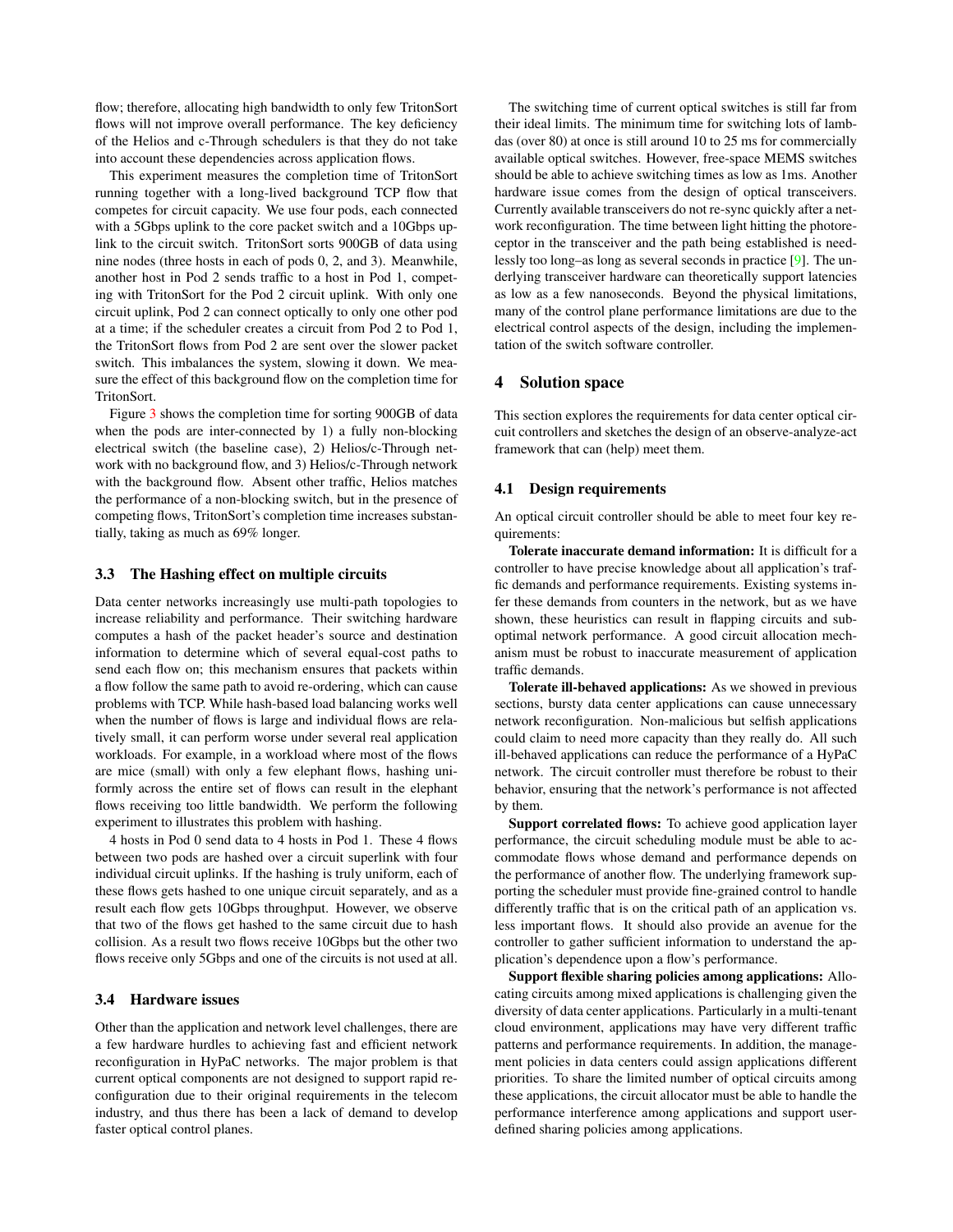<span id="page-4-0"></span>

Figure 4: The control loop

# 4.2 An Observe-Analyze-Act framework

To achieve the above design requirements, the circuit controller must be able to obtain a detailed understanding of application semantics and fine-grain control of flows forwarding policies. We propose a three phase approach for managing HyPaC networks based on the *Observe-Analyze-Act* framework. To get a better understanding of the network dynamics and application heterogeneity in the cloud ecosystem, the HyPaC scheduler should be able to interact with different components and collect information from them. This information collected in this *Observe* phase would include the link utilization from the switches and application status from the cluster job schedulers (e.g., the Hadoop job Tracker), as well as application priorities and QoS requirements. The HyPaC manager then analyzes the aggregation of this information to infer the most suitable configuration for the network. The *Analyze* phase is a key step that helps the network controller understand the application semantics of traffic demand, detect illbehaved applications, discover the correlated flows and therefore make the optimal configurations to support these applications. Finally, in the *Act* phase, it communicates this configuration to the other components in the system in order for the decision to be acted upon. The *Act* phase requires fine-grain control on the flow forwarding to support flexible configuration decisions and sharing policies.

We are prototyping a OpenFlow based system to support the *Observe-Analyze-Act* framework. Figure [4](#page-4-0) shows the control loop and the main software components involved. Our prototype includes three main components: Topology Manager, OpenFlow Controller application and Circuit Switch Manager. The Topology Manager is the heart of the system, coordinating with other components to collect information for the Observe phase. To collect input from the network, we leverage the existing OpenFlow API using an OpenFlow Controller system (e.g., NOX, Beacon, or Maestro). We have implemented the Analyzer as a pluggable piece of software in the Topology Manager; this allows us to separate policy from mechanism and evaluate different optimization goals and algorithms. Based on the output of analysis, during the Act phase, the Topology Manager provides the new topology to the Circuit Switch Manager to configure the optical links, to the OpenFlow Controller application, and to the application job scheduler. The OpenFlow Controller configures the switches to forward traffic over appropriate links. The job scheduler can po-

<span id="page-4-1"></span>

Figure 5: Application fairness based on Jain's fairness metric in (a) Helios/c-Through vs. (b) the proposed framework

tentially use this information to schedule jobs that can take advantage of the resulting underlying network.

Our experience in using an OpenFlow controller for this prototype has been positive: it provides sufficiently fine-grained control over flow placement on the optical links, and it has allowed us to implement different hashing policies and flow management decisions that achieve better sharing among applications in the cloud. The overhead of installing new OpenFlow rules into Current OpenFlow-enabled devices can be quite high (e.g., one hardware switch we have access to can only accept six rule updates per second). However, newer devices already support much lower rule insertion overhead, and we expect that trend to continue moving forward. Our experience meshes well with prior work that used OpenFlow to create a unified control plane for IP/Ethernet and optical circuit-switched networks for long-haul backbone networks [\[5\]](#page-6-5).

#### 4.3 Usage examples

Although many design details remain to be fleshed out, we can already realize some flexible control over optical circuit using our fine-grain control framework. In this section, we demonstrate two simple examples: application level circuit sharing and ill-behaved flow detection.

Page 1 link of 20 Gbps capacity (consisting of two 10 Gbps circuit links) Application level fairness: Consider the following scenario in a HyPaC system: Application A has 18 flows sharing a superwith application B, which sends 2 flows over the shared superlink. Since Helios/c-Through implement naive hashing of flows across the circuits in the superlink, each application gets a share of the optical link bandwidth proportional to the number of flows they have. This means that even though Helios/c-Through provide flow level fairness in the network, their flow management leads to unfair utilization of the superlink at the application level. We overcome this deficiency with our proposed OpenFlow integrated prototype. With more flexible ways to assign flows to the circuit, our prototype can guarantee different fairness objectives including application based fairness by first classifying flows into applications and then assigning flows such that application level fairness is achieved. Figure [5](#page-4-1) shows how this modification to the scheduling algorithm increases the Jain's fairness index [\[12\]](#page-7-3) for applications A and B compared to the naive Helios/c-Through policy. Importantly, no external input is required from the appli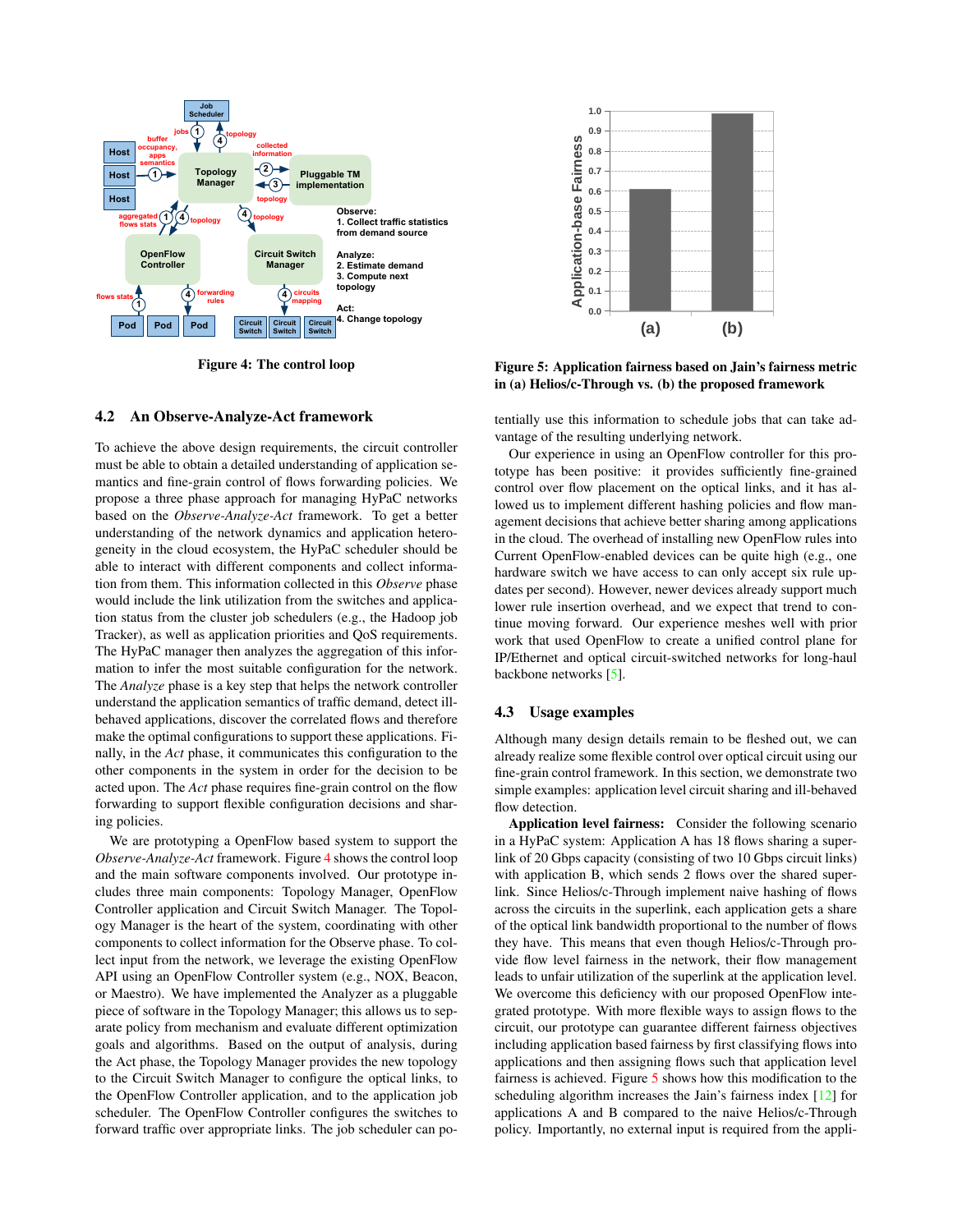cations or network administrators to provide this application-level fairness. The controller can use port numbers as a coarse-grained way to classify flows into applications for use in subsequent circuit selection.

Ill-behaved flow detection: We have also implemented a simple heuristic in the *Analyze* phase of our prototype to eliminate the undesirable effect of the bursty flows. The idea is to identify the likely bursty flows and filter them out from the inter-pod traffic matrix before using that as the input for scheduling of circuits. We do this by maintaining idle and active counters for each flow that denote the number of control loop cycles for which the flow has been idle or active, respectively. According to our heuristic, a flow is considered active while it is sending data across the network and we classify a flow as non-bursty if its active counter is greater than a configurable threshold value. If a flow has been idle for a specific number of cycles, we again reset its idle and active counters in order to account for the changing nature of flow, e.g. when a previously stable flow becomes bursty. We evaluated the effectiveness of this approach by repeating the experiment from Section [3.1](#page-2-3) for demonstrating the effect of bursty flows. Our results confirmed that our prototype avoided the unnecessary circuit flapping due to incorrect demand estimation for the bursty flows and the circuit link was utilized to its full capacity by the long foreground flow.

We emphasize that the point of these preliminary designs is not to show that they are the final answer to the challenges we described—indeed, we are fairly certain they are *not*. Instead, we believe they demonstrate that the framework we propose helps pave the way to future solutions in this area.

#### 5 Discussion

The flexible control framework allows us to explore design choices in managing hybrid network in data centers. We hope to investigate these components in more detail in the future, and hope that this paper spurs others to do likewise.

Traffic analysis with application semantics: Efficient traffic engineering in HyPaC networks relies on precise and detailed traffic analysis. In addition to bursty flow detection, the traffic analyzer should detect any ill-behaved flows that may disrupt the network configuration or consume more bandwidth than their fair-share. This feature is important for system reliability. To support controlled sharing among mixed applications, a second challenge is learning the salient application characteristics, either by inferring them using traffic analysis or by devising a clusterwide abstraction for applications to provide such information.

Traffic analysis requires thorough, but efficient, monitoring and aggregation of network traffic and status. We can classify application flows in controlled data center environments based on flexible header signatures, especially in OpenFlow deployments. Bursty flows can be detected by analyzing the flow counters on each switch. We can reveal correlated flows by analyzing the dependency of flow rate changes when the network is reconfigured. Given the frequent reconfiguration of circuits, the system level challenge is to perform traffic analysis accurately and efficiently with a limited number of flow samples, a problem similar to many in streaming databases.

Circuit scheduling: The objective of circuit scheduling is a combination of performance and fairness. For same-priority applications, the objective is to maximize the overall throughput of the optical circuits. For applications with different priorities,

appropriate sharing policies must be defined (for example, strict priority, max-min fairness). Based on application semantics from the traffic analysis, different sharing policies can be implemented in the controller. The remaining questions are what scheduling algorithms will achieve optimal circuit utilization, and how the scheduling framework coordinates and balances the trade-offs between performance and sharing objectives.

HyPaC networks can achieve maximum optical throughput by using maximum weighted matching algorithms provided they accurately predict the application traffic demands for the next configuration round [\[21,](#page-7-0) [8\]](#page-6-0). Unfortunately, future application demand cannot be perfectly known for most applications. We are exploring different opportunities for improving the traffic demand prediction accuracy. For instance, instead of relying on heuristics alone for demand estimation (as in c-Through and Helios), one possible approach is to compare the measured and predicted throughput for each round and use that to predict the "natural" traffic demand for the application. When optical links are provisioned, they provide a fast interconnect to relieve the bandwidth bottleneck. Therefore, throughput on the optical links represents the natural traffic demand of applications. Assuming that the application traffic is stable at the pod level, we can combine the measured and estimated traffic demand to predict future application demands. There are many potential ways to combine these traffic matrices, such as weighted average, time sequence model fitting.

Another approach can be to collect explicit traffic demand from a centralized job scheduler. For example, the Topology Manager can communicate with the Hadoop Job Tracker so that Hadoop jobs can explicitly request optical links for certain period of time. The advantage of this approach is that applications can provide precise circuit request but this requires modifying applications to interact with the Topology Manager.

Efficient flow table update and aggregation: The OpenFlow-based control framework enables flexible and finegrain forwarding decisions on both electrical and optical links. In a rapidly changing and high throughput data center environment, optical circuits are reconfigured in sub-second time scales with thousands of flows being impacted. It imposes significant challenges on the efficiency of OpenFlow control framework.

The challenges are two-fold: first, the rapid reconfiguration of optical circuits requires fast flow table updates on OpenFlow switches. On currently available OpenFlow switches, inserting flow rules is relative slow because they are not designed to support rapid network changes. A recent study [\[4\]](#page-6-6) has reported that current implementation of OpenFlow switches can only achieve 275 flow setups per second. While OpenFlow based control is still an active research topic, it remains to be seen how fast we can achieve on rapid flow table updates. Recent proposals such as DevoFlow [\[4\]](#page-6-6) can be leveraged to explore this space.

Second, due to limited number of flow table entries on pod switches, it is not feasible to install a forwarding rule for each flow and flow aggregation becomes necessary. This leads to another optimization objective: minimizing the number of forwarding entries required to configure the HyPaC network while preserving the desired traffic control policies. A possible solution is to group all the correlated flows and flows with the same priority into a single flow group, and compute the most concise *wildcard* rule associated with that flow group. It might be possible to lever-age similar algorithms proposed in related work [\[22\]](#page-7-4).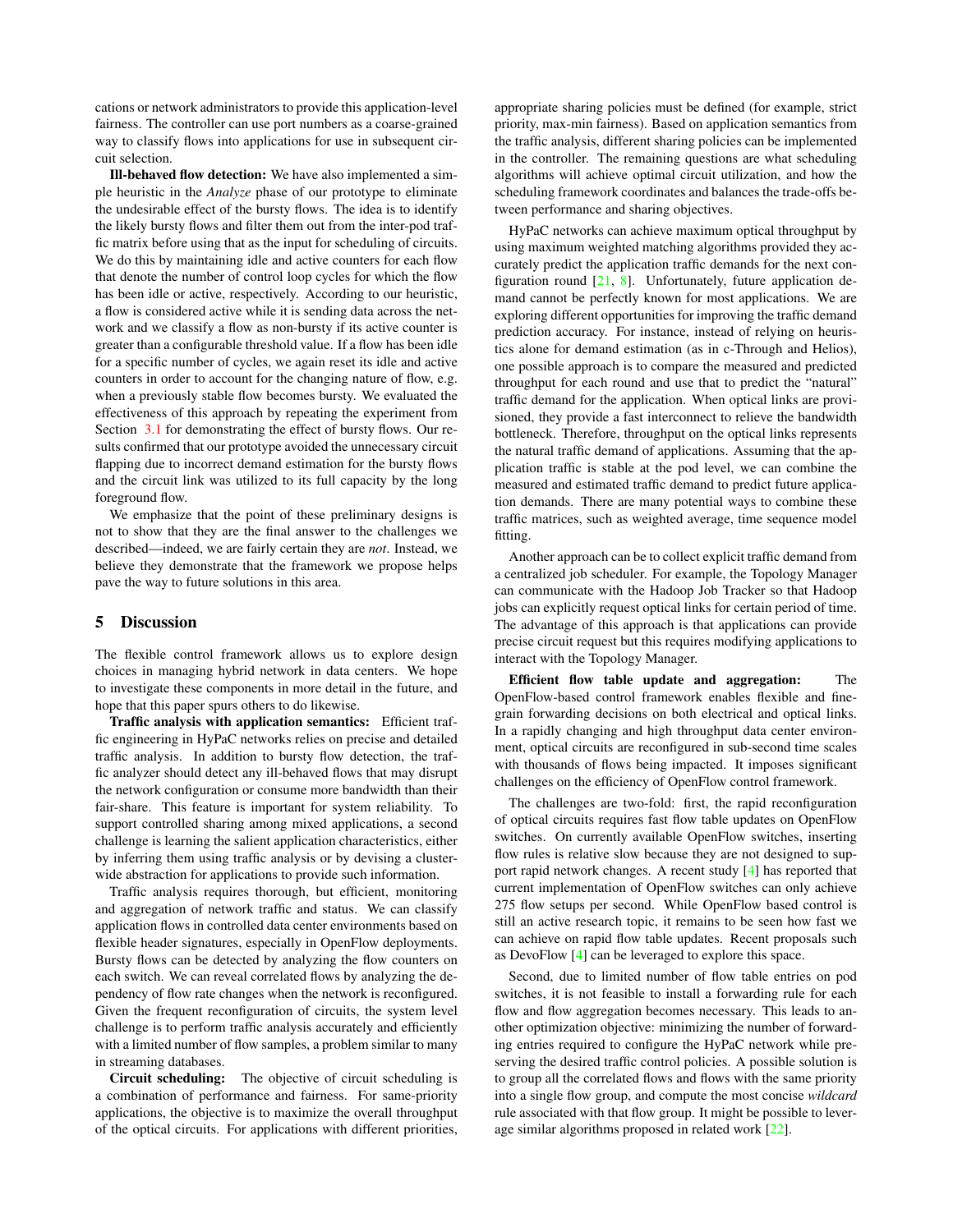### 6 Related work

There have been various proposals that explore the feasibility and applicability of optical interconnects in the data center context [\[20,](#page-7-5) [15\]](#page-7-6). However, these papers focus on understanding the performance of optical interconnects, their spectral efficiency and power consumption, whereas this paper highlights the challenges in designing and building a network fabric that can effectively take advantage of optics in the data center. While both Helios and c-Through propose a hybrid data center architecture that uses both packet and circuit switches for interconnecting the top of rack (ToR) switches, there are other network designs that use optical switches very differently in the data center. For instance, Proteus [\[19\]](#page-7-7) proposes an all optical backbone for the data center and only uses packet switches as ToR switches. Proteus relies on wavelength selective switches that transmit multiplexed wavelengths from a ToR to the optical switches. One disadvantage of the Proteus architecture is that it requires multi-hop routes for ToRs that do not connect to the same optical switch. This leads to unnecessary conversion of signals from optical to electrical and back.

Recent studies have explored the problem of sharing data center network among multiple tenants. SecondNet [\[11\]](#page-7-8) is a virtual data center architecture that controls the bandwidth allocation to applications with different service types in hypervisors. Sea-wall [\[18\]](#page-7-9) allocates network bandwidth among non-cooperative applications using congestion controlled, edge to edge tunnels. These studies are mostly focused on network sharing in virtualized data center environment, while our work targets specifically on HyPaC network and we explicitly address the optical circuit allocation problem for mixed applications.

Optical circuit scheduling has been studied extensively in the context of backbone network. For example, previous work [\[24,](#page-7-10) [25\]](#page-7-11) have studied the circuit scheduling with QoS guarantee in optical burst switching network. In more recent work [\[2\]](#page-6-7), Andrei et al. have studied the provisioning of data intensive applications over optical backbone network. Another work [\[5\]](#page-6-5) proposes a unified control plane for IP/Ethernet and optical circuit switched network using OpenFlow. Another related effort along a similar approach to dynamically configure lightpaths is [\[14\]](#page-7-12) in which the authors augment wide area networks with high bandwidth optics. This work implicitly applies the idea of observe-analyzeact framework which automatically configures the optical part of the network without any user intervention or the need for modification in the applications. Our work is different from these existing studies given the different technology assumptions in the data center as compared to wide-area and grid computing environments. Supporting the highly dynamic requirements of data center applications requires that optical circuits must be reconfigured in sub-second timescales. Therefore, the circuit allocation mechanism in data centers must be able to adapt to traffic changes more quickly than in wide-area provisioning and grid link setup tasks.

Another line of related works is recent proposals to control networks with a software controller with global view of the topology (e.g. [\[10,](#page-7-13) [23,](#page-7-14) [3\]](#page-6-8)). The idea is to provide a high level logically centralized (potentially physically replicated) software component to observe and control a network. The main advantages of this is flexibility as the network programs/protocols would be written as if the entire network were present on a single decision element as opposed to requiring a new distributed algorithm across

all network switching elements. Also, programs may be written in terms of high-level abstractions that can ignore messy details of the lower-level configuration parameters (e.g., IP and MAC addresses of individual network elements). Onix [\[13\]](#page-7-15) is an example of a centralized controller built over OpenFlow which is deployed in production data center network. This gives us confidence in our design that also leverages OpenFlow in the Observer and Act phases of our proposed framework.

## 7 Conclusion

Hybrid electrical/optical networks show significant promise for supporting the ever increasing demand placed on data center networks. Unfortunately, several unsolved challenges could prevent their adoption. This paper enumerated a set of challenges encountered during a year of experience with hybrid networks deployed on real hardware. Although the complete picture of how to build these networks is still unknown, we propose a flexible and framework based on OpenFlow for that we believe will enable a variety of future solutions to the remaining challenges. We are optimistic that solving these problems will lead to increased adoption of optical circuit switching into data center networks, leading to lower data center costs, complexity, and energy use.

Acknowledgments: This research was supported in part by NSF awards 0546551, 0619525, CNS-0448546, CNS-0546551, CNS-0721990, MRI-0923523, the Alfred P. Sloan Foundation, the NSF Center for Integrated Access Networks (CIAN), and by the Intel Science and Technology Center for Cloud Computing.

#### References

- <span id="page-6-3"></span>[1] Apache Hadoop, http://hadoop.apache.org.
- <span id="page-6-7"></span>[2] D. Andrei. Efficient provisioning of data-intensive applications over optical networks. Fall 2009. Ph.D. thesis, UC. Davis.
- <span id="page-6-8"></span>[3] M. Casado, M. J. Freedman, J. Pettit, J. Luo, N. McKeown, and S. Shenker. Ethane: Taking control of the enterprise. In *Proceedings of ACM SIGCOMM '07 Computer Communication Review*. ACM, Aug. 2007.
- <span id="page-6-6"></span>[4] A. R. Curtis, J. C. Mogul, J. Tourrilhes, P. Yalagandula, P. Sharma, and S. Banerjee. Devoflow: Scaling flow management for high-performance networks. In *ACM SIG-COMM*, Aug. 2011.
- <span id="page-6-5"></span>[5] S. Das, G. Parulkar, P. Singh, D. Getachew, L. Ong, and N. Mckeown. Packet and circuit network convergence with openflow. In *Optical Fiber Conference (OFC/NFOEC'10)*, Mar. 2010.
- <span id="page-6-2"></span>[6] J. Dean and S. Ghemawat. Mapreduce: Simplified data processing on large clusters. In *OSDI 2004*, pages 137–150, Apr. 2004.
- <span id="page-6-1"></span>[7] J. Edmonds. Paths, trees and flowers. *Canadian Journal on Mathematics*, pages 449–467, 1965.
- <span id="page-6-0"></span>[8] N. Farrington, G. Porter, S. Radhakrishnan, H. Bazzaz, V. Subramanya, Y. Fainman, G. Papen, and A. Vahdat. Helios: A hybrid electrical/optical switch architecture for modular data centers. In *ACM SIGCOMM*, Aug. 2010.
- <span id="page-6-4"></span>[9] N. Farrington, Y. Fainman, H. Liu, G. Papen, and A. Vahdat. Hardware requirement for optical circuit switched